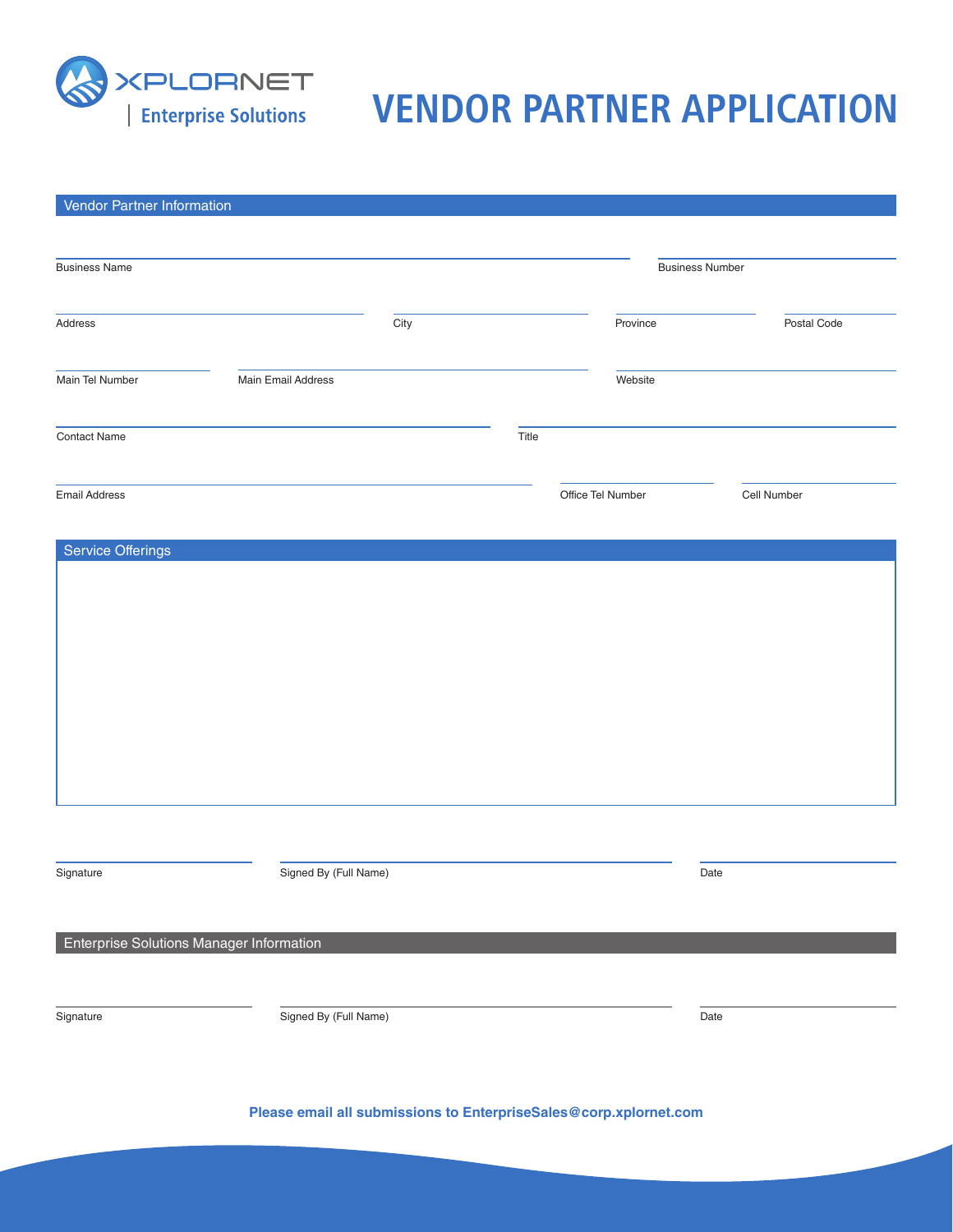

# **VENDOR PARTNER REFERRAL PROGRAM TERMS AND CONDITIONS**

As a Vendor Partner Referral Program participant (a **"Referrer"**), you are subject to **Xplornet Enterprise Solutions Terms of Use** and **Xplornet Enterprise Solutions Privacy Policy**, as well as the following **Vendor Partner Referral Program Terms and Conditions:**

#### **Qualified Referral**

A Qualified Referral is defined as a business requiring Internet services for their existing and future business needs. You are limited to one Qualified Referral for each Referred Customer; in other words, additional/repeat Internet service requests by a Referred Customer, or by an affiliate of the Referred Customer, are not counted as additional Qualified Referrals.

## **Who is a Referred Customer?**

The Referred Customer and the Referrer cannot be the same person. The Referred Customer must have a different physical address, email address, along with different billing information from the Referrer. An affiliate of the Referrer or the Referred Customer shall be considered the Referrer or the Referred Customer (as the case may be) for the purposes of Program.

#### **What are the Referral Rewards?**

For you to earn Referral Rewards as a Referrer, the Referred Customer must have a signed contract for Xplornet Enterprise Solutions services and completion of installation and site(s).

## **What is the Reward Earning Opportunity?**

Rewards are based upon the first month of Monthly Recurring Revenue (MRR) per contract year as stated in signed Referred Customer Contract for Xplornet Enterprise Solutions services. Reward payments will be limited to \$5,000 in respect to multiple site referrals and single connections when the total Monthly Recurring Revenue exceeds \$5,000. Earning opportunity example: MRR \$500, 24 month (2 year) agreement = \$1000 (\$500 x 2)

#### **How are the Reward Payments Made?**

Xplornet Enterprise Solutions will submit a PO to Referrer upon signed agreement. Referrer will provide Xplornet Enterprise Solutions an invoice for agreed upon fee (first month). Payment will be submitted 90 days after completed installation. Account must be in good standing for 90 days for reward payment to be paid.

#### **Eligibility for Reward Payments**

Eligibility is limited to Xplornet Enterprise Solutions approved Vendor Partners. Xplornet Enterprise Solutions Referral Program cannot be used by a Vendor Partner or any employee of Vendor Partner for affiliate lead generation.

Page 1 of 2  $\sqrt{2}$   $\sqrt{2}$   $\sqrt{2}$   $\sqrt{2}$   $\sqrt{2}$   $\sqrt{2}$   $\sqrt{2}$   $\sqrt{2}$   $\sqrt{2}$   $\sqrt{2}$   $\sqrt{2}$   $\sqrt{2}$   $\sqrt{2}$   $\sqrt{2}$   $\sqrt{2}$   $\sqrt{2}$   $\sqrt{2}$   $\sqrt{2}$   $\sqrt{2}$   $\sqrt{2}$   $\sqrt{2}$   $\sqrt{2}$   $\sqrt{2}$   $\sqrt{2}$   $\sqrt{2}$   $\sqrt{2}$